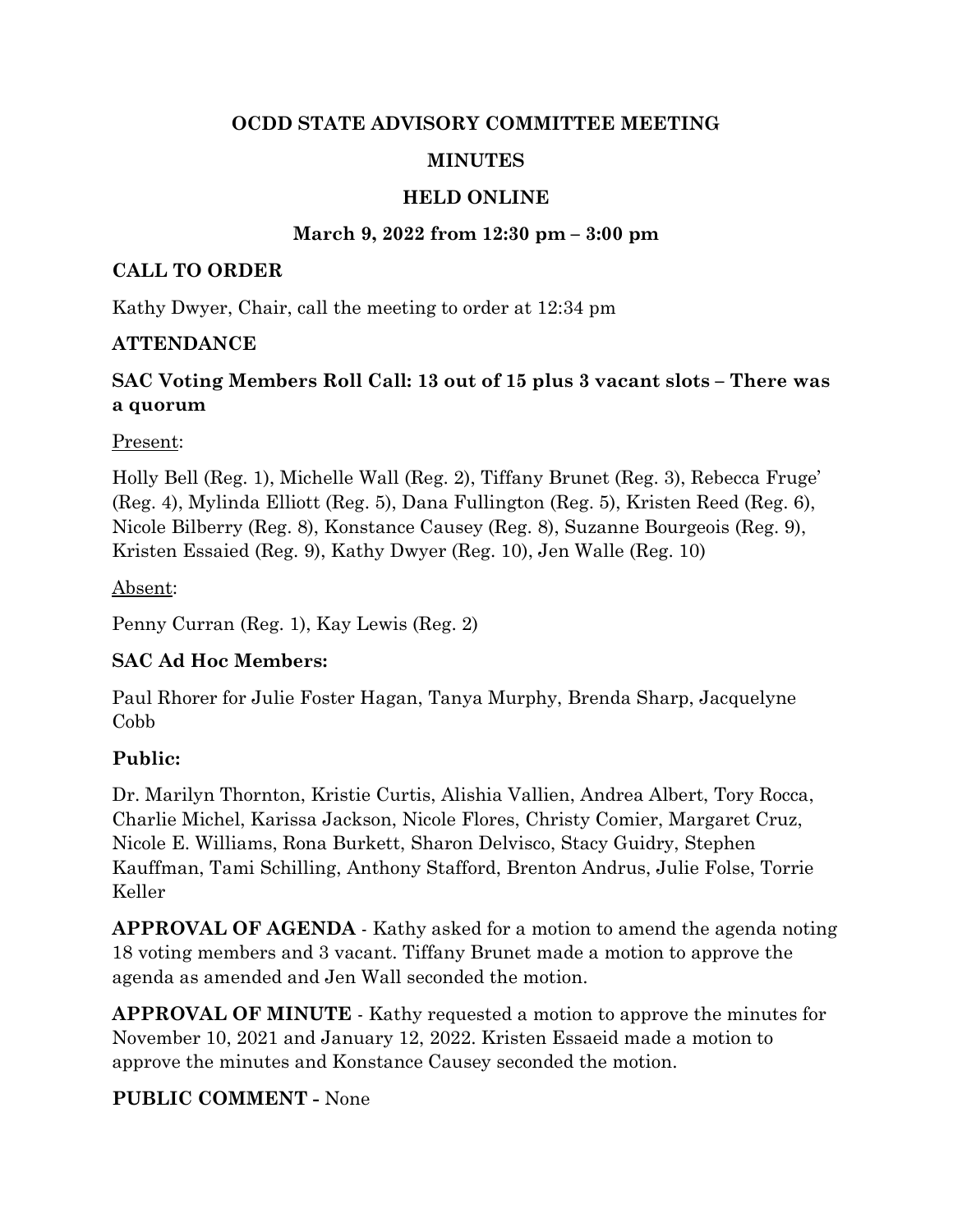### REPORTS FROM REGIONAL ADVISORY COMMITTEES

Region I – Representatives not present

Region II – Michelle Wall reported – meeting January 23, 2022 at 1:30 pm. They approved a new member, i.e., Katie Kroes. Katie gave a report LaCAN updates regarding legislation.

Region III – April Young reported they met November 27, 2021 to discuss a need to create a new membership roster. A meeting was scheduled to take action on that item, but it had to be postponed because of COVID. Hopefully a member of RAC will have reports for the next meeting outlining the most recent RAC activities.

Region IV – no report

### Region V – ImCal HSA - ACCOUNTABILITY PLAN FY 21/22 2nd QUARTER

- The Individual & Family Support Program (IFS) successfully provided services to 148 individuals which there were none of the recipients requiring placement. Funds were spent accordingly. The performance indicators on quarterly monitoring were all met at 100%. Percentage of IFS funds expended for individuals and families was 38.15%. \$200,091.54 was expended with \$524,522 being the amount of IFS budget. Priorities 1, 2, & 3 were served in Q2. PI #4 (148/148) 100.00%, 5 (18/18), 6 (18/18), 7 (18/18), 8 (\$200,091.54/524,522) 38.15%.
- The Flexible Family Fund (FFF) program has all their 91 slots filled and no child received placement services. 91 individuals receiving FFF remain in the community vs. an institutional setting. The quarterly monitoring completed on 10% of the cases was met at 100%. PI #1 (91/91), 2 (91/91), 3 (10/10)
- Level of Care reviews on Waiver Plans were met in all areas. Waiver Performance Indicators that met compliance: PI #10 (18/18) 100%, 11 (18/18) 100%, PI#12 (18/18) 100%, PI#13 (18/18) 100%, PI#14 (0/0) 100%, PI#23 (4/4) 100%, PI #24 (157/168) 93.45%, PI#25 (5/5) & 26 (5/5) 100%, PI#27 (0/0).
- Critical Incident Report compliance rate was not reported for Q2. Due to ongoing system issues with SIMS, quarterly reports were not able to be obtained for Q2. ImCal staff are working to close past due cases & current CIRs. The average pending cases fluctuates between 94-100. PI #15
- Our office completed 10/10 timely approvals for ICF/IID certs. PI #21 (10/10) 100%
- Entry Unit made 100% timely new eligibility determinations 20 out of the 20. We also successfully updated the Request for Services Registry with new approval determinations at 100%. 18 out of the 18 SOAs were successfully updated. PI #20 (20/20), 29 (18/18) 100%
- We processed 8 initial NH requests. One of which was a withdrawal and did not require the completion of a level II determination. Four were monitored and determined that the decisions were appropriate. The average number of days to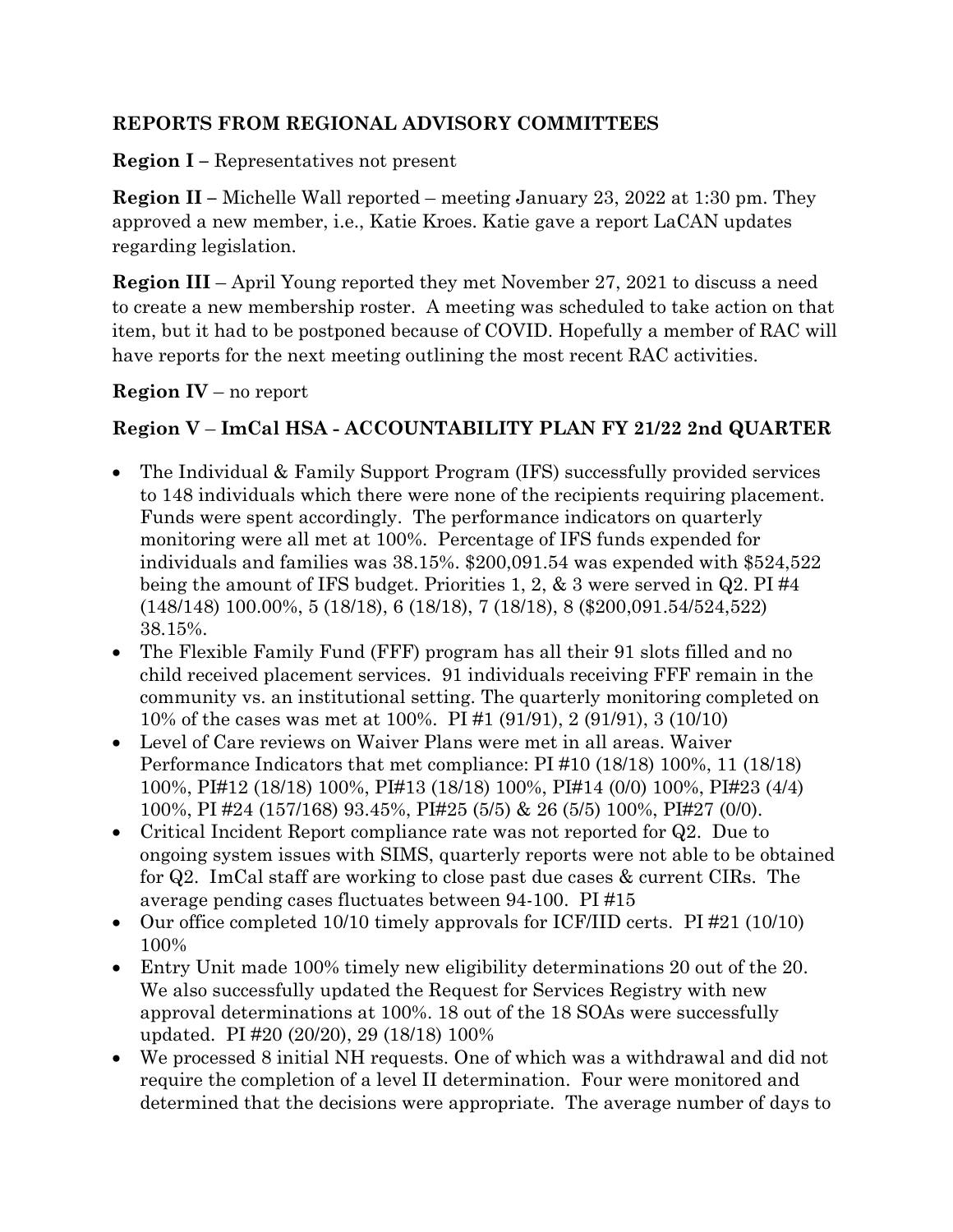complete initials, CSR, & RR was 5.12. None of which received specialized services. PI #17 (4/4) 100%, 18 (87/17) 5.71 days, 19 (0/0)

- The Early Steps indicator reflects the percentage of children receiving Early Steps services by 36 months of age whose parents intend and have completed the eligibility redetermination process. PI #22 (32/32) 100% met
- We received two complaints during this quarter, and both were addressed timely and according to policy. PI #16 (0/0)
- Percent of people employed in a community-based employment setting was captured this quarter. Path to Employment Tool (PTE) for the quarter was utilized. The Corrective action plan will be updated. PI #9 (33/538) 6.13% not met. October was the first time that individuals receiving Children's Choice waiver will not be captured in this indicator. PTE will be required for individuals age 18-59 receiving ROW, SW & NOW.

Region VI – They did not have a quorum.

# Region VII – no report

Region VIII – Nicole Bilberry reported they did have a RAC meeting on January 25, 2022 and reported from that meeting.

Region IX – Suzanne Bourgois reported their RAC met December 14, 2021. They had a quorum. They received reports and updates from Florida Parishes HSA. Entry still with redetermination during 3 contact attempts. Serving 1,853 waiver participants: 148 not yet certified; 196 Flexible Family slots filled; She reported on their Quality Assurance Indicators noting employment is up 5.57%. EarlySteps – Jennifer Johnson reported the SICC and RICC meetings were held; 819 children had active ISPs. The state noticed increase in DCFS cases. Hurricane Ida may have affected 67% of the cases. St. Tammany had a large majority of EarlySteps cases. Northshore Families Helping Families had 742 contacts, they held seven trainings in December including a breakfast drive through with Santa with 193 children attending. The ABLE Club has been active. LACAN did an update on some changes to the Camera Bill, i.e., Act 456. Their next RAC meeting will be held on February 8, 2022.

Region X – Jen Walled reported that they didn't have a RAC meeting since the last SAC meeting. New Officers were elected, i.e., Tara Rozencrantz as Chair; Cecile Burr as Vice Chair, and Jen Walle a Secretary. Jefferson Parish Human Services Authority (JPHSA) posts the meeting information on their website on the DD Community Services page at the bottom.

# Dental Task Force:

Kathy reported there is a meeting coming up this Friday. At the last meeting they discussed the upcoming Legislative Session and the need for HB 172 – which is now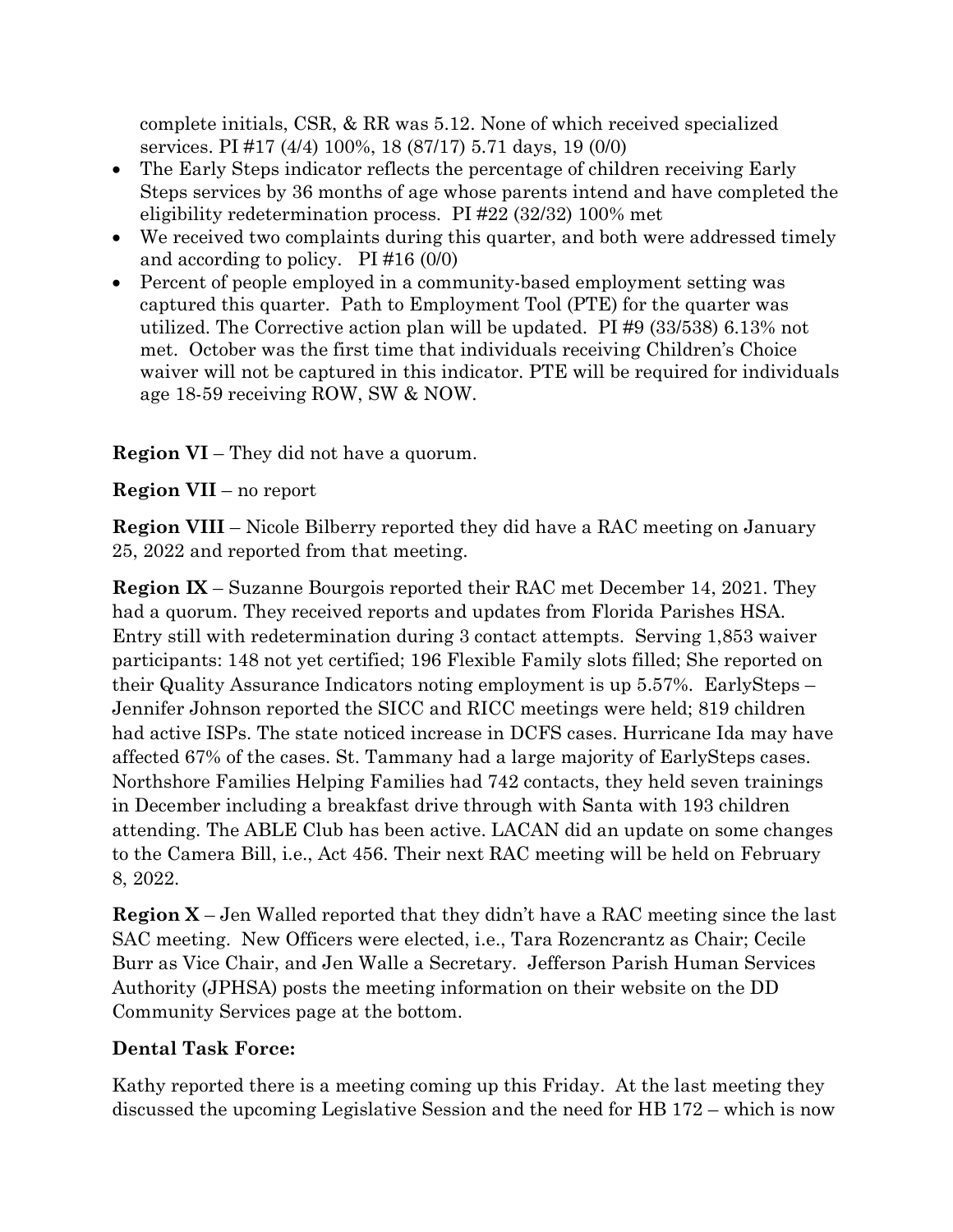ACT 450 – Comprehensive Dental Services for Adults with Developmental Disabilities to be amended to include residents of ICF/DDs. She also received a text from Representative Butler confirming that LDH has included the funding for Act 450 in their budget. The budget starts July 1, 2021. Rep. Butler drafted a copy of the amendment to Act 450 to include ICF/DD residents. Look for the amendment to support or advocate for this Legislative Session this upcoming spring. Next SAC meeting is March 9, 2022.

# OCDD REPORTS – Paul Rhorer gave the report for Julie Foster Hagan

- o Budget Update: The Executive Budget is being vetted by the legislature and includes the following:
	- Funding for comprehensive dental services for adults in OCDD Waivers
	- Rate increase of  $$12 / day$  for ICFs
	- Continuation of rate increase for OCDD waiver services provided by a DSW
- o Legislative Update: We have been advised of the following potential legislative asks:
	- Funding for comprehensive dental services for adults in ICFs
	- Providers are asking for consideration of payment to vocational / day habilitation providers for a flat fee for transportation
	- EarlySteps providers are asking for consideration of a rate increase for services
- o COVID Update: Nothing new to report
- o Update of Appendix K Exceptions in Waiver Application
	- These are still pending CMS approval
- o American Rescue Plan Act HCBS Funds Update
	- We received approval for START assessment pilot
	- **Training of community practitioners of dental services**
	- Value-Based Payment Model implementation, and
	- Provision of technology equipment
	- OCDD is working on implementation plans for these activities and we will share more with SAC once developed
- o We are still awaiting approval of our recommendations for bonus payments for direct support workers and support coordinators, support coordinators' temporary rate increase, and the Office of Adult and Aging Services waiver rate increase
- o Early Steps: Brenda Sharp reported the measurement process to track the transition from EarlySteps to LGEs is still underway and the reporting process will be reviewed at the end of the fiscal year. Tanya Murphy added that the LGEs are being monitored and the transition results are very good. Brenda also reported on the LDH budget request process and that a rate increase for Early